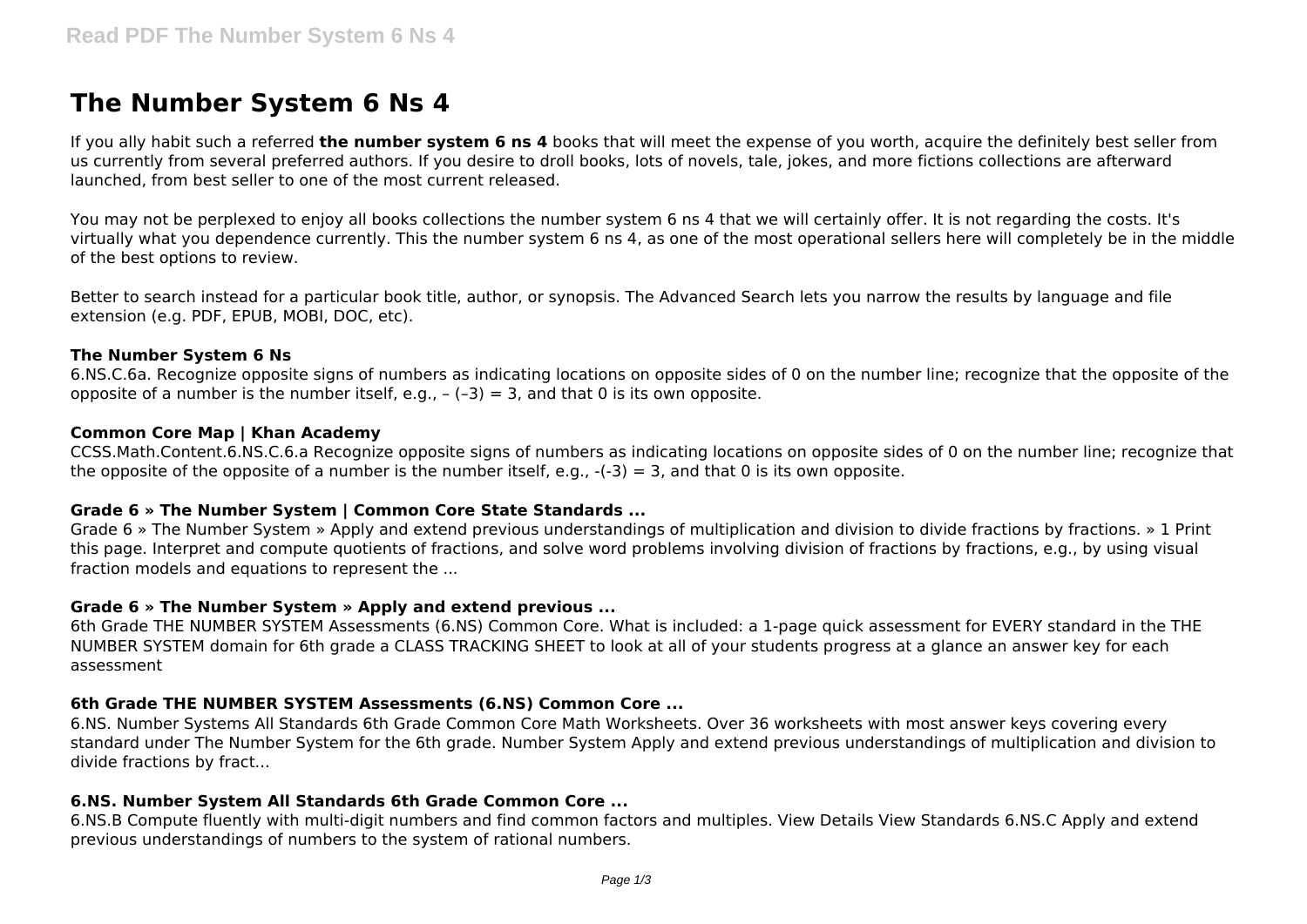## **6.NS - Illustrative Mathematics**

6.NS.A.1 Worksheets - Number System. CCSS 6.NS.A.1 worksheets with answers to teach, practice or learn 6th Grade common core mathematics is available online for free in printable & downloadable (pdf) format. 6.NS.A.1 worksheets is a part of Number System in K-6 curriculum which supply the variety of activities in Apply and extend previous understandings of multiplication and division to divide fractions by fractions In the common core code 6.NS.A.1, from left to right, 6 is the grade level ...

## **CCSS 6.NS.A.1 Worksheets with Answers**

Word Problems with Fraction Division 6.NS.1 / 6.NS.A.1 - Activities for teaching The Number System, including The Number System worksheets, The Number System practice problems, questions, assessments, quizzes, tests, lesson plans - aligned to Common Core and state standards - Goalbook Pathways

## **6.NS.1 Word Problems with Fraction Division | Math: The ...**

6.NS.C.6a. Recognize opposite signs of numbers as indicating locations on opposite sides of 0 on the number line; recognize that the opposite of the opposite of a number is the number itself, e.g.,  $-(-3) = 3$ , and that 0 is its own opposite. 13 Lessons.

## **6.NS.C.6 | Math | BetterLesson**

6.ns.b.4 Find the greatest common factor of two whole numbers less than or equal to 100 and the least common multiple of two whole numbers less than or equal to 12. Use the distributive property to express a sum of two whole numbers 1–100 with a common factor as a multiple of a sum of two whole numbers with no common factor.

## **6.NS.B.4 | Math | BetterLesson**

The Number System 6.NS.C.8. The Standard. Sample Assignments. Links. Aligned Resources. 8. Solve real-world and mathematical problems by graphing points in all four quadrants of the coordinate plane. Include use of coordinates and absolute value to find distances between points with the same first coordinate or the same second coordinate.

# **Common Core Standards : CCSS.Math.Content.6.NS.C.8**

The Number System 6.NS.A.1. 1. Interpret and compute quotients of fractions, and solve word problems involving division of fractions by fractions, e.g., by using visual fraction models and equations to represent the problem. For example, create a story context for  $(2/3) \div (3/4)$  and use a visual fraction model to show the quotient; use the relationship between multiplication and division to explain that  $(2/3) \div (3/4) = 8/9$  because 3/4 of 8/9 is 2/3.

# **Common Core Standards : CCSS.Math.Content.6.NS.A.1**

6.NS The Number System 6.NS.A Apply and extend previous understandings of multiplication and division to divide fractions by fractions. 6.NS.A.1 Interpret and compute quotients of fractions, and solve word problems involving division of fractions by fractions, e.g., by using visual fraction models and equations to represent the problem.

# **IXL - Common Core sixth-grade math standards**

The Number System 6.NS.A.1 — Interpret and compute quotients of fractions, and solve word problems involving division of fractions by fractions, e.g., by using visual fraction models and equations to represent the problem.